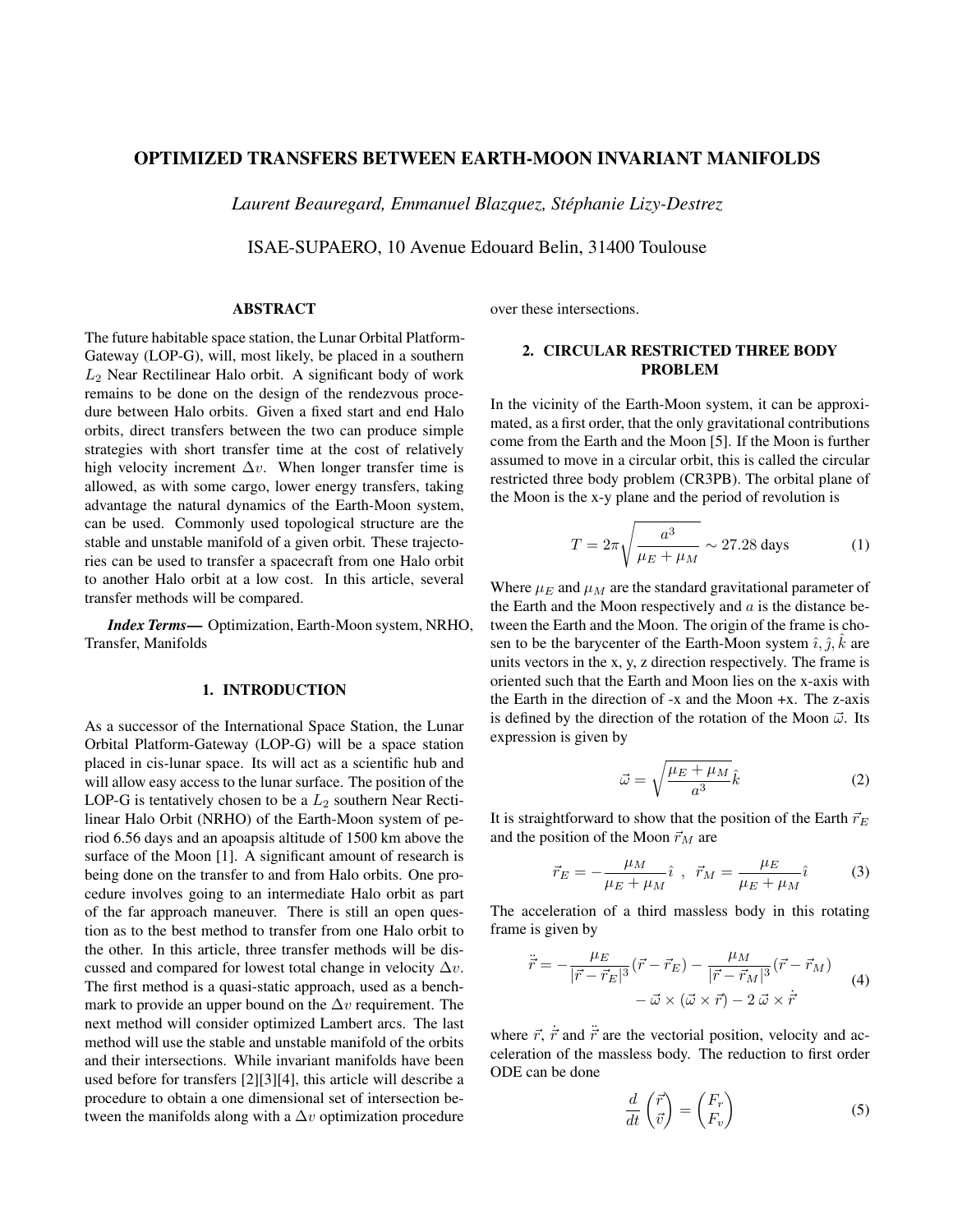with  $F_r = \vec{v}$  and  $F_v$  the right-hand side of equation 4 with  $\vec{r} = \vec{v}$ . The evolution of the state transition matrix is given by the matrix differential equation

$$
\frac{d}{dt}\begin{pmatrix} M_{rr} & M_{rv} \\ M_{vr} & M_{vv} \end{pmatrix} = \begin{pmatrix} \partial_r F_r & \partial_v F_r \\ \partial_r F_v & \partial_v F_v \end{pmatrix} \begin{pmatrix} M_{rr} & M_{rv} \\ M_{vr} & M_{vv} \end{pmatrix}
$$
(6)

The data for the various orbital parameters are given in table 1 [6]. The dynamical system, eq. 4, can be shown to have 5 fixed point, the Lagrange points. Three are co-linear  $L_1, L_2, L_3$  and two are triangular  $L_4, L_5$  [7].

Table 1. Orbital data

| $\mu_E (km^3/s^2)$ | 398600.4415     |
|--------------------|-----------------|
| $\mu_M (km^3/s^2)$ | 4902.8005821478 |
| a(km)              | 384400          |

This dynamical system is often adimensionalized by choosing units for which  $\mu_E + \mu_M = 1$  and  $a = 1$ . This implies the scale in table 2

Table 2. Adimensionalized unit conversion factor

| Time scale $(s)$        | 375190.259    |
|-------------------------|---------------|
| Length scale $(km)$     | 384400        |
| Velocity scale $(km/s)$ | 1.02454685531 |

#### 3. HALO ORBIT THEORY

Halo orbits start to exist as a bifurcation of the planar Lyapunov orbits associated with  $L_1$  or  $L_2$ . Several parametrizations of Halos exist, a common one originates from applying the Poincaré–Lindstedt method to obtain an approximation of the Halo orbit and then specifying the amplitude " $A_z$ " of the out-of-plane component and lastly applying a refinement procedure to obtain a closed orbit [7]. This parametrization suffers the drawback of being a one-way function, that is, given the points of the Halo orbit  $(r(t), v(t))$ , it is not trivial to retrieve the  $A<sub>z</sub>$  that generated this orbit. In this article, the parametrization chosen is the out of plane component of the velocity  $V_z$  at the crossing of the x-y plane, i.e  $z = 0$ . This can be readily obtained from the state vector  $(r(t), v(t))$  alone and is unique for every Halo orbit. It increases from 0 close to the planar Lyapunov to a maximum for NRHOs. Another valid parameter is the periapsis  $P_e$  distance to the Moon. Figure 1 and 2 provide the relation between the commonly used variables  $A_z$ ,  $P_e$  and  $V_z$ .

Up to an  $A<sub>z</sub>$  of 60000 km, there is an approximate linear relation between  $A_z$  and  $V_z$  described by eq. 7.

$$
V_z = \frac{4 \, m/s}{1000 \, km} A_z \tag{7}
$$



**Fig. 1.** Relation between the amplitude  $A_z$  and  $V_z$ 

The relation between the periapsis distance  $P_e$  and  $V_z$  is approximated by equation 8 with  $P_e$  expressed in  $10^3$  km and  $V<sub>z</sub>$  is m/s

$$
V_z = \frac{1683}{\sqrt{Pe + 2.25}}
$$
 (8)

The stability of a closed trajectory can be determined from the eigenvalues of the differential of the Poincaré map [8]. The real and imaginary parts of these eigenvalues for  $L_2$  orbits are shown in figure 3.

Four distinct sections of stability are identified

- Regular Halo orbit:  $V_z = 0$  to 400 m/s
- Stable/Neutral Halo orbit:  $V_z = 400$  to 450 m/s
- Regular NRHO:  $V_z = 450$  to 1150 m/s
- Stable/Neutral NRHO:  $V_z = 1150$  to 1200 m/s

### 4. QUASI-STATIC APPROACH

Two limiting cases for orbital transfers include instantaneous and infinitesimal propulsion, corresponding to the limit of infinite or zero thrust respectively. In the case of two body orbital dynamics, with central body having a standard gravitational parameter  $\mu$ , the most efficient impulsive transfer between two circular co-planar orbits is a Hohmann transfer (except for some bi-elliptic transfers). The first and second impulse  $\Delta v_1$  and  $\Delta v_2$  to transfer from orbit of radius  $a_1$  to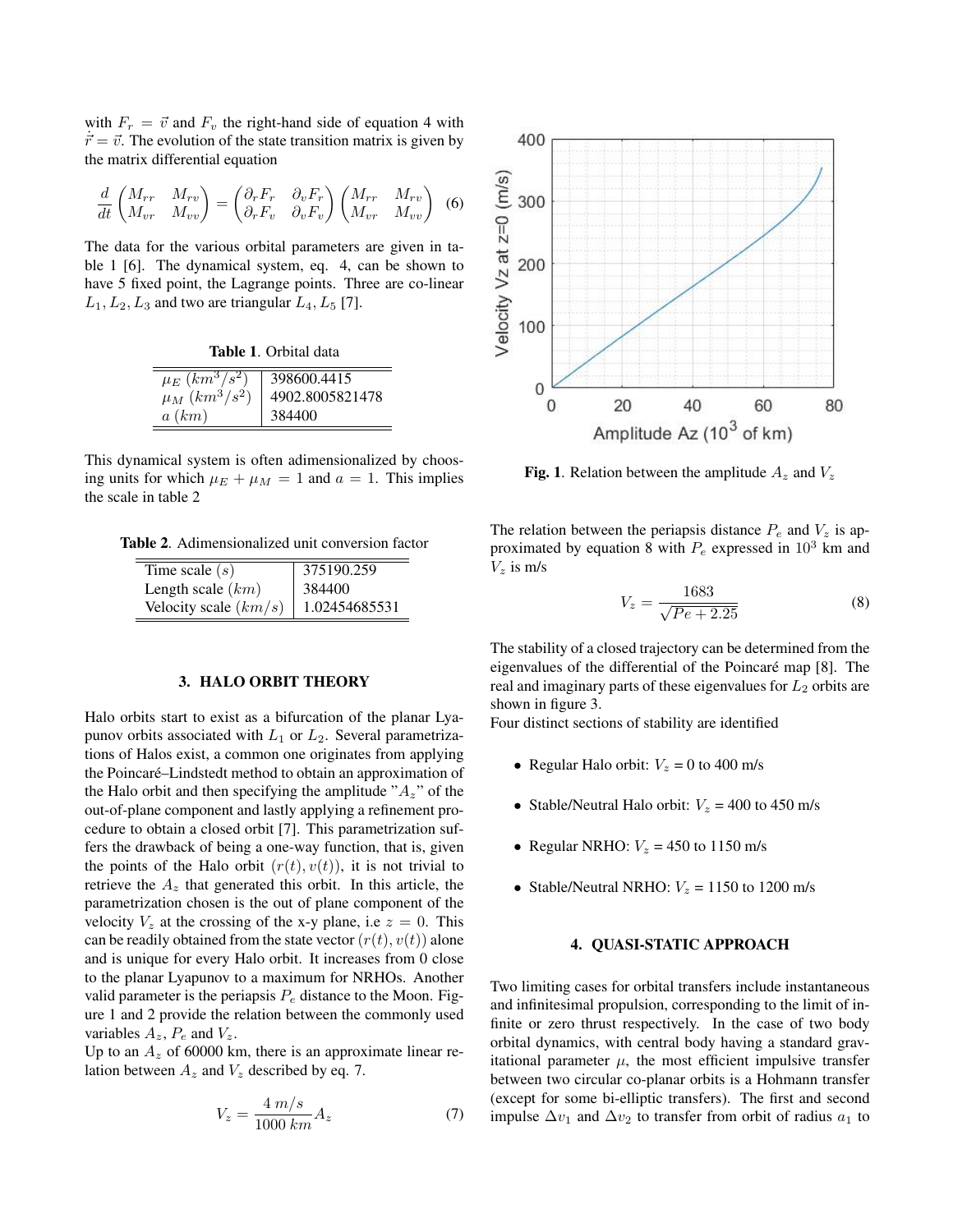

Fig. 2. Relation between the periapsis  $P_e$  and  $V_z$ 



Fig. 3. Eigenvalues  $\lambda$  of the differential of the poincaré map for the family of L2 southern Halo

orbit with radius  $a_2$  are given by equation 9 and 10

$$
\Delta v_1 = \sqrt{2\mu \left(\frac{1}{a_1} - \frac{1}{a_1 + a_2}\right)} - \sqrt{\frac{\mu}{a_1}}
$$
(9)

$$
\Delta v_2 = \sqrt{\frac{\mu}{a_2}} - \sqrt{2\mu \left(\frac{1}{a_2} - \frac{1}{a_1 + a_2}\right)}\tag{10}
$$

$$
\Delta v_{\text{Hoh}} = \Delta v_1 + \Delta v_2 \tag{11}
$$

The limit of an infinitesimally low thrust trajectory between the two same orbit can be shown to give a total  $\Delta v$  of

$$
\Delta v_{\text{Low}} = \sqrt{\frac{\mu}{a_1}} - \sqrt{\frac{\mu}{a_2}} \tag{12}
$$

Conceptually and numerically, a low thrust trajectory can be obtained by a large number of Hohmann transfers of increasing radius  $a_1 \rightarrow \tilde{a}_1 \rightarrow \cdots \rightarrow \tilde{a}_N \rightarrow a_2$ . Expanding the difference between a low thrust trajectory and the Hohmann transfer  $\Delta v_{\text{Low}} - \Delta v_{\text{Hoh}}$  as a function of the altitude difference  $a_2 - a_1$  results in a lowest non-zero term of order of three as shown in eq. 13.

$$
\Delta v_{\text{Low}} - \Delta v_{\text{Hoh}} \sim \frac{1}{32} \sqrt{\frac{\mu}{a_1}} \frac{(a_2 - a_1)^3}{a_1^3} \tag{13}
$$

One can conclude that for sufficiently close orbits, the cost of a low thrust trajectory can approximated (to the third order) to a Hohmann transfer and vice-versa. This result is the basis for the following analysis.

Given a finely spaced enough sampling of the  $L_2$  family of Halo orbits, one can perform an analogous procedure and find transfers between all adjacent orbits. Similarly to the two body dynamics, this gives an upper bound on the transfer cost  $\Delta v$  between any Halo orbits, obviously at the cost of high flight time. One advantage of this approach is that at every intermediate stage of the transfer, the vehicle is in a closed orbit. The computation of the transfers is done as follow. Given two close Halo orbits, labeled  $A$  and  $B$ , and two points  $a$  and b on their respective Halo, there is always a natural candidate for the time of flight  $(ToF)$  to go from a to b: identify the point  $c$  on  $A$  that is closest, in space, to  $b$ . A first guess to the  $ToF$  is the amount of time it takes to travel from point  $a$  to c. One then applies a Newton's method with variable  $v_a$ , the initial velocity at  $a$ , to converge to  $b$ . This Newton's method is also allowed to change the time of flight. The geometry of this procedure is illustrated in figure 4.

Having three equations to solve (arriving at  $b$ ) but four variables  $(v_a$  and  $ToF$ ), there is still room for some optimization. While one would want to optimize the total  $\Delta v = |\Delta v_a| + |\Delta v_b|$  with respect to the  $ToF$ , such an optimization is computationally expensive because the underlying equations are non-linear. The objective function to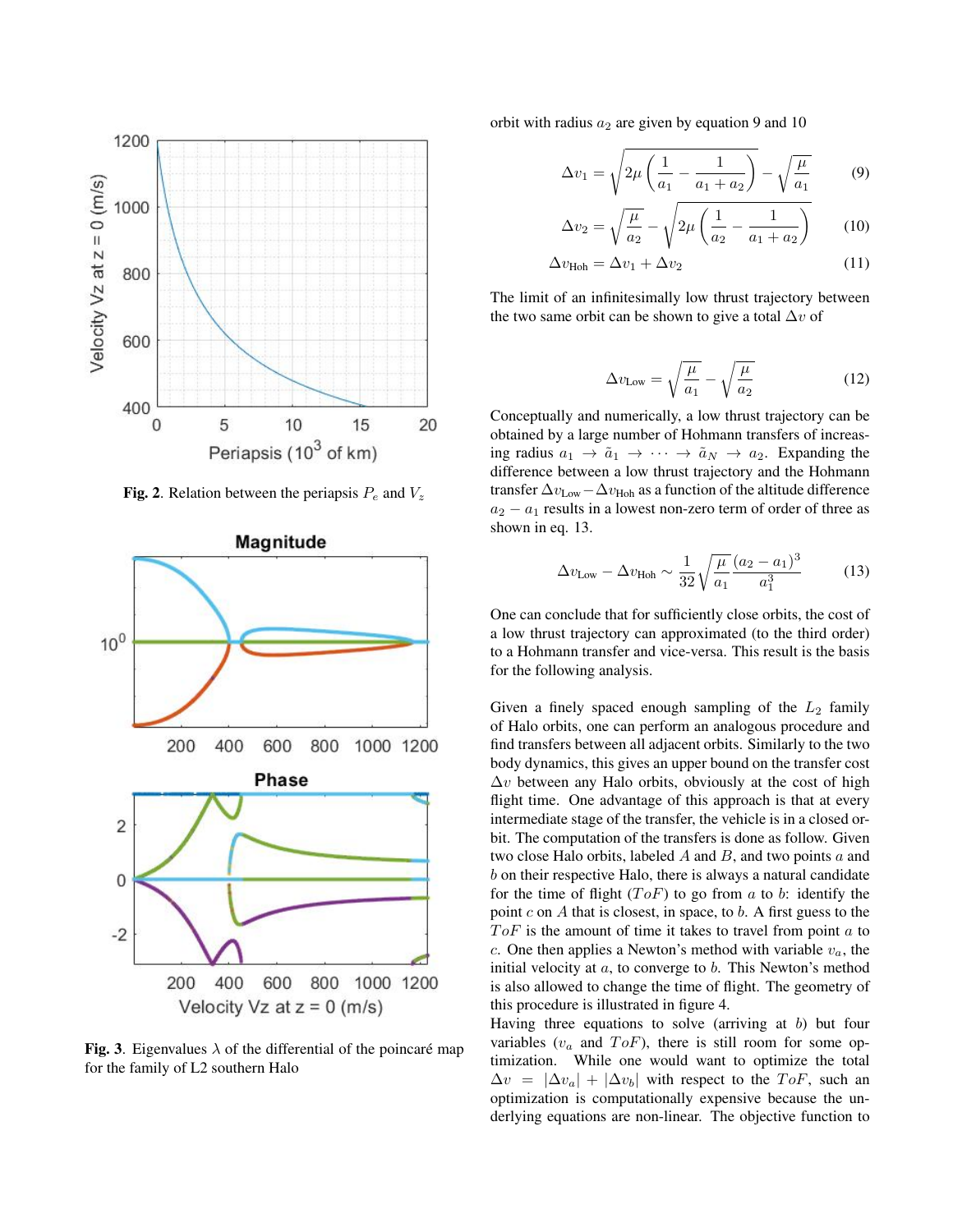

Fig. 4. Quasi-static transfer methodology between neighboring orbit

optimize is taken to be the sum of squares of  $\Delta v$ 's i.e cost =  $|\Delta v_a|^2 + |\Delta v_b|^2$ . The cost can be written as

$$
\min_{\Delta T} \left[ (\Delta v_a^0 + \Delta v_a)^2 + (v_a^* - v_b + M_{vv} \Delta v_a + F_v \Delta T)^2 \right]
$$
\n(14)

With the following constraint

$$
r_b = r_a^* + M_{rv}\Delta v_a + F_r \Delta T \tag{15}
$$

where  $\Delta v_a^0$  is the previous guess of the velocity increment,  $r_a^* = r(ToF), v_a^* = v(ToF)$  are the end point and velocity of the guessed trajectory,  $M_{rv} = M_{rv}(ToF)$ ,  $M_{vv} =$  $M_{vv}(ToF)$ , the components of the state transition matrix at the final state and  $F_r = F_r(ToF)$ ,  $F_v = F_v(ToF)$  the component of the dynamics at the final time. This problem has a unique solution

$$
\Delta T = \frac{-X \cdot Y - Z \cdot W}{X^2 + Z^2} \tag{16}
$$

$$
\Delta v_a = M_{rv}^{-1} \left( r_b - r_a^* - F_r \Delta T \right) \tag{17}
$$

Where

$$
X = -M_{rv}^{-1}F_r \tag{18}
$$

$$
Y = \Delta v_a^0 + M_{rv}^{-1} (r_b - r_a^*)
$$
 (19)

$$
Z = F_v - M_{vv} M_{rv}^{-1} F_r
$$
 (20)

$$
W = v_a^* - v_b + M_{vv} M_{rv}^{-1} (r_b - r_a^*)
$$
 (21)

the update is  $ToF \to ToF + \Delta T$  and  $\Delta v_a^0 \to \Delta v_a^0 + \Delta v_a$ . If this algorithm converges, the trajectory will have a locally minimum sum of squares of  $\Delta v$ 's with respect to the time of flight. The next step is to divide each orbit in  $N$  points, either separated by fixed distance in space or by fixed orbital time. The above algorithm can then be used on every possible pairs. The computational burden may be reduced by limiting the maximum time of flight. Once that is complete, the lowest value  $\Delta v$  is kept. Further refinement can be done by varying

the best points locally for a lower  $\Delta v$ , a pattern search is employed to this effect. This local optimization provides a lower cost  $\Delta v$ .

Figure 5 depicts the differential cost

$$
\frac{d\Delta V}{dV_z} \tag{22}
$$

of hopping between neighbouring orbit. Near the horizontal Halos, the cost is essentially 1 to 1. It increases and reaches a peak near  $V_z = 200$  m/s, costing 1.5 m/s of  $\Delta v$  to increase  $V<sub>z</sub>$  by 1 m/s. In the NRHO family, the cost to change orbit is small.



Fig. 5. Cost of hopping between neighbouring Halo orbits



Fig. 6. Cumulative cost from Halo to Halo orbit using the Quasi-static approach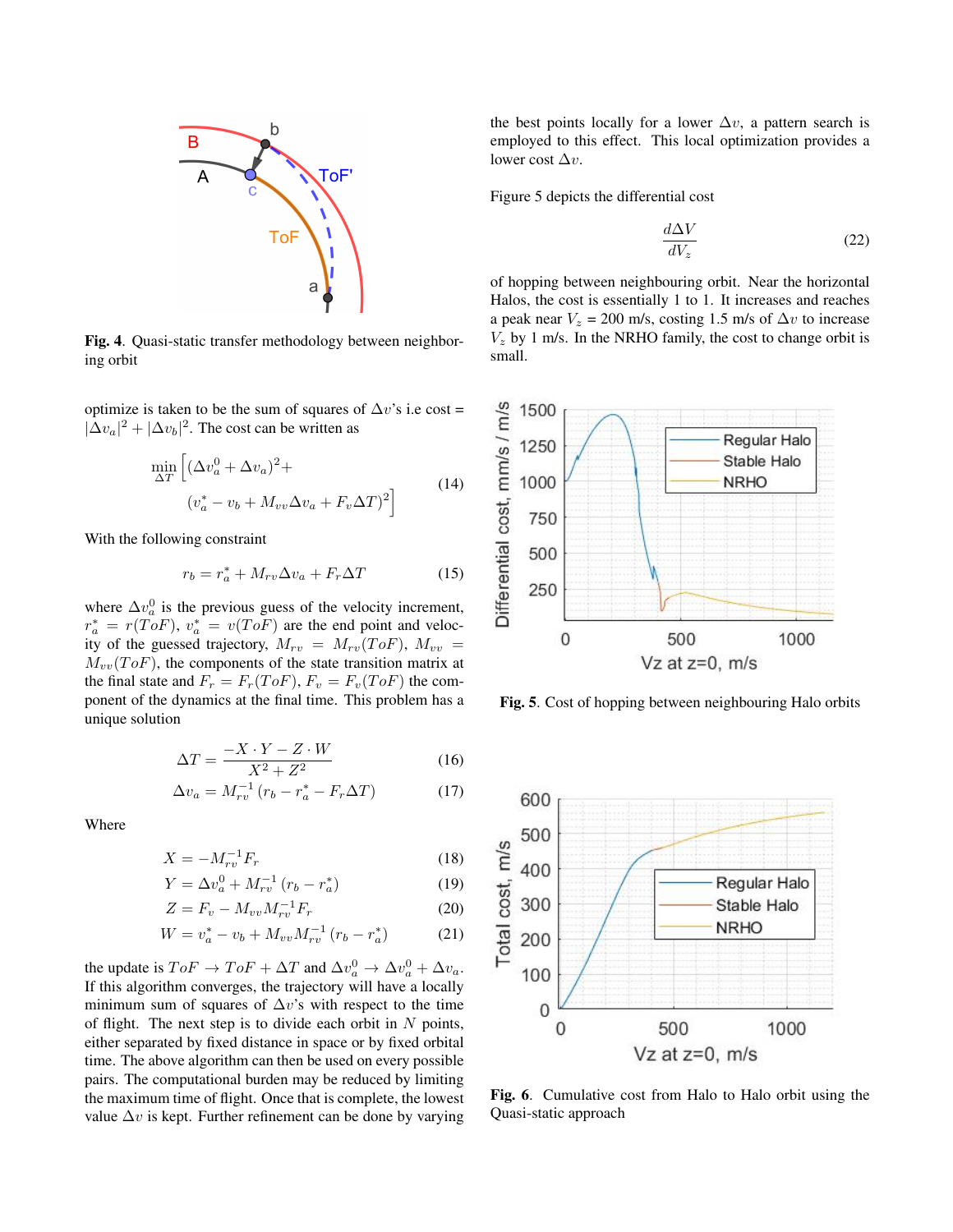Figure 6 shows the cumulative cost from one Halo orbit to another. Interestingly enough, the whole  $L_2$  Halo family can be covered with roughly 560 m/s. All NRHOs are covered with approximately 100 m/s. This hopping procedure was done both ways, from  $V_z$ :  $0 \rightarrow 1200$  and  $1200 \rightarrow 0$ : the results are identical.

### 5. OPTIMIZED LAMBERT ARC

The Lambert problem for a dynamical system is: given two points in space  $r_1$ ,  $r_2$ , a departure time  $t_1$  and an arrival time  $t_2$  find a (or all) trajectory  $r(t)$  such that  $r(t_1) = r_1$  and  $r(t_2) = r_2$ . Equivalently, one can solve for the initial velocity  $v_1$  that produces the correct trajectory. For the two body problem, this problem is fully solved: given any two (noncolinear with the central body) points in space and a flight time  $T$ , there exist two unique trajectories which satisfy the Lambert problem [9]. In the case of the CR3PB, this problem has no simple solution. In fact, it is unclear how many solutions the problem has or if it even has solutions at all. Putting these issues aside, several methods can be employed to find solutions to Lambert's problem. A simple method is based on the fact that for sufficiently short flight time  $ToF$ , one possible trajectory can be approximated by a line connecting  $r_1$  and  $r_2$ . In that case the velocity  $v_1 = \frac{r_2 - r_1}{T \circ F}$ . One must then use a Newton's method to correct  $v_1$  to obtain  $r(ToF) = r_2$ . If  $ToF$  is sufficiently short (and there is no singularly in the line between  $r_2$  and  $r_1$ ), this method is guaranteed to converge for the CR3PB. Next, one increases the time of flight incrementally using the initial velocity  $v_1$  from the previous iteration, performing a Newton's method at every step, until the desired time of flight is obtained. While this method always produces a solution, the trajectory obtained often have very costly outof-plane maneuvers. Since the total  $\Delta v$  should be minimized, the algorithm described in chapter 4 can sometimes be used successfully even when orbits are not close. The further the orbits are, the less likely the algorithm is to converge and produce a connecting trajectory between two points on the Halos. By considering many departure and arrival points on the starting and final orbit, it is often possible to obtain a number of trajectories and so a  $\Delta v$  figure. An example of a set of trajectories are depicted in figure 7. Similarly to the quasi-static case, the trajectories can sometimes be optimized locally for lower  $\Delta v$ .

### 6. MANIFOLD METHOD

### 6.1. Manifold generation

Given a closed orbit, one is interested in the behavior of trajectories that are close to this original orbit. The differential of the Poincaré map encodes this information  $[8]$ . It has 5 nontrivial eigenvalues  $\lambda_i$ , see figure 3. Except for neutral/stable Halos, the eigenvalues follow this pattern



Fig. 7. A sampling of Lambert arc for two Halo orbits

- $\lambda = 1$ , the continuation direction for closed Halo
- $|\lambda|$  < 1, the stable direction
- $|\lambda| > 1$ , the unstable direction
- $\lambda = e^{\pm i\theta}$ , a pair of complex eigenvalues of norm 1

If the unstable direction is excited, the trajectory will diverge from the original trajectory by a factor of  $\lambda$  each orbit. The deviation  $\epsilon$  after N is related to the original deviation  $\epsilon_0$  orbit by  $\epsilon \sim \lambda^N \epsilon_0$ . It follows that in the CR3BP, it is possible to insert into a unstable trajectory with an arbitrary small nonzero maneuver. Analogously, if a perturbation  $\epsilon_0$  is applied in the stable direction then the perturbations will be damped by a factor of  $\lambda$  each orbit i.e.  $\epsilon \sim \lambda^N \epsilon_0$  hence converging to the original orbit. When orbits are propagated backward in time, their behavior are inverted; stable orbits diverge and unstable orbits converge to the original trajectory. The collection of all unstable/stable trajectories generated from a given orbit is called the unstable/stable manifold of the orbit. A method to generate all unstable trajectories is the following (for  $\lambda > 0$ ): pick an initial perturbation  $\epsilon_0$  and a number of branches to be generated  $N$ , then the  $k$ th perturbation is given by

$$
\epsilon_k = \lambda^{k/N} \epsilon_0 \tag{23}
$$

for  $k \in \{0, \dots, N-1\}$ , when  $k = N$ , the trajectory obtained is the same as  $k = 0$  but with an effective shift in the time variable. If  $\lambda < 0$ , the kth perturbation is given by

$$
\epsilon_k = [\lambda^2]^{k/N} \epsilon_0 \tag{24}
$$

Given  $w_u$ , the unstable direction, there still remains the choice of whether to apply perturbations in the direction of  $+w_u$  or  $-w_u$ , this choice is only relevant in the case  $\lambda > 0$ . In the case of  $\lambda < 0$  equation 24 covers all trajectories. In the former case, the trajectories that go away from the Moon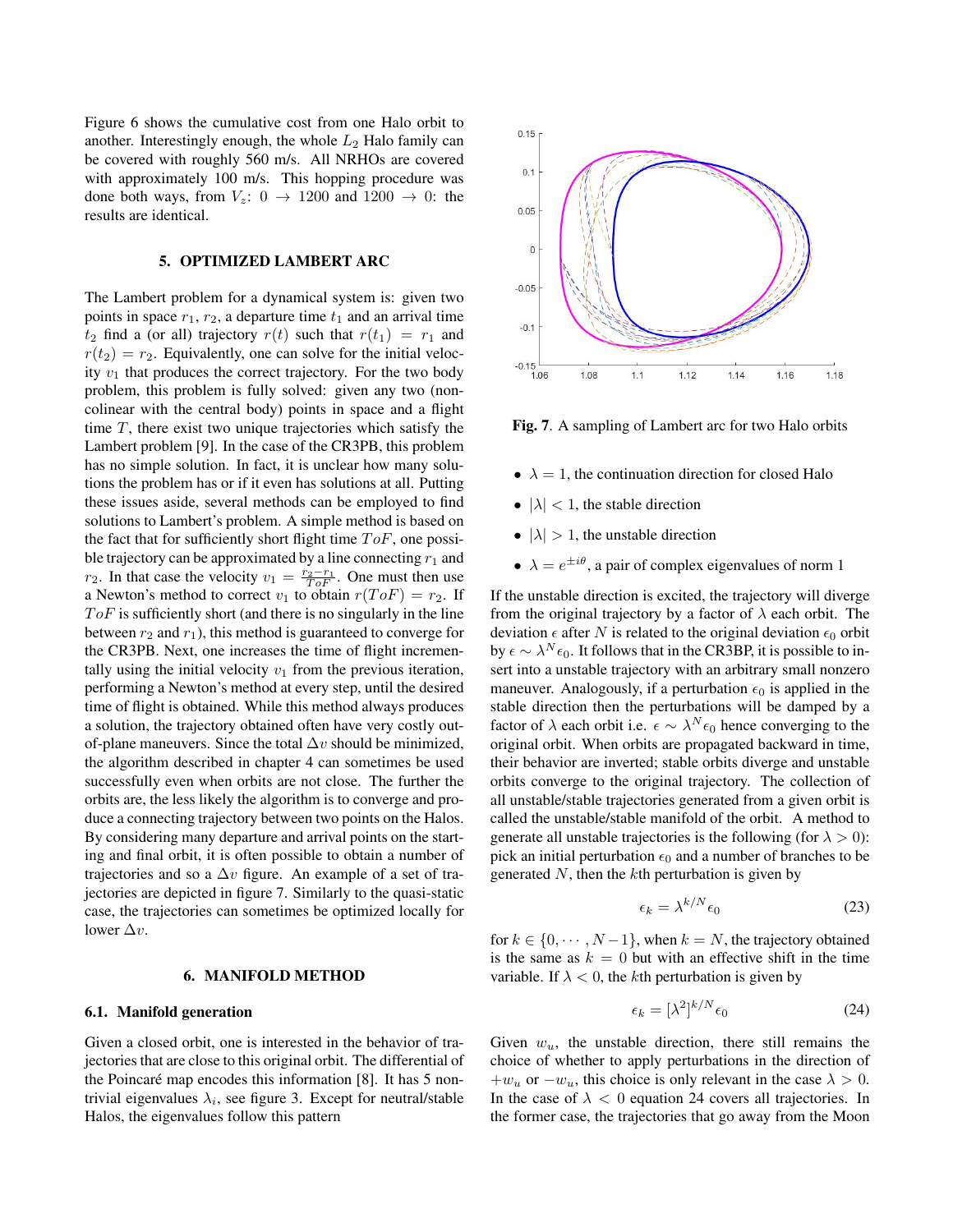

Fig. 8. Exterior unstable trajectories of the orbit with  $V_z$  = 268.5 m/s,  $A_z = 65294.6$  km

form the exterior manifold, the ones that go towards the Moon form the interior manifold. Examples of such trajectories are shown in figure 8 and 9. The same procedure can be applied to the stable manifold with backward time propagation. The manifolds are two dimensional objects for which one possible parametrization is  $\alpha$  and t, with  $\epsilon = \alpha \epsilon_0$  and t the propagation time.

$$
(\vec{r}_u, \vec{v}_u) \leftrightarrow (\alpha_u, t_u) \tag{25}
$$

$$
(\vec{r}_s, \vec{v}_s) \leftrightarrow (\alpha_s, t_s) \tag{26}
$$

with  $t_u > 0$  and  $t_s < 0$ 

### 6.2. Manifold Intersection

This section will be devoted to finding intersections between the unstable manifold of a departure Halo orbit A and the stable manifold of a target Halo orbit  $B$ . To begin, it is noteworthy to point the problem in a mathematical framework.

Find a set of 4 parameters  $\alpha_u$ ,  $\alpha_u$ ,  $t_u$ ,  $t_s$  such that

$$
\vec{r}_u = \vec{r}_s \tag{27}
$$

There are 3 equations to solve, the x,y,z components of equation 27, but 4 variables. It is expected that if there is an intersection at all, there is a whole 1 dimensional subspace, analogously to how 2 planes intersect in a line. To compute the intersection, several manifold branches are generated, typically on the order of  $\sim$  100. The integration time is chosen such that the trajectory are propagated far enough from the initial orbit to make sure the two manifolds intersect. Next a spline interpolation is done on the trajectory with respect to  $t$  to obtain a uniform grid in time with a resolution on the order of hours. A triangulation of the manifold must then be



Fig. 9. Interior unstable trajectories of the orbit with  $V_z$  = 268.5 m/s,  $A_z = 65294.6$  km

done, firstly by triangulating the variables  $\alpha$  and t as in figure 10 and then forming the triangles in 3-D space as in figure 11.



Fig. 10. Example of the triangulation of a grid

Once the two manifolds are triangulated, a Möller triangletriangle intersection algorithm is performed [10] to obtain a set of intersections, as shown in figure 12. The intersections being found, one must reconstruct the variables  $\alpha_u, t_u, \alpha_s, t_s$ , that produced these intersections. A simple linear approximation based on the triangle vertices can be employed. Given that the following 3 vertices are known, with intersection point  $r^*$ 

$$
(\alpha_1, t_1) \leftrightarrow r_1 \tag{28}
$$

$$
(\alpha_2, t_2) \leftrightarrow r_2 \tag{29}
$$

$$
(\alpha_3, t_3) \leftrightarrow r_3 \tag{30}
$$

The following linear approximation can be made

$$
r = C_0 + C_\alpha \alpha + C_t t \tag{31}
$$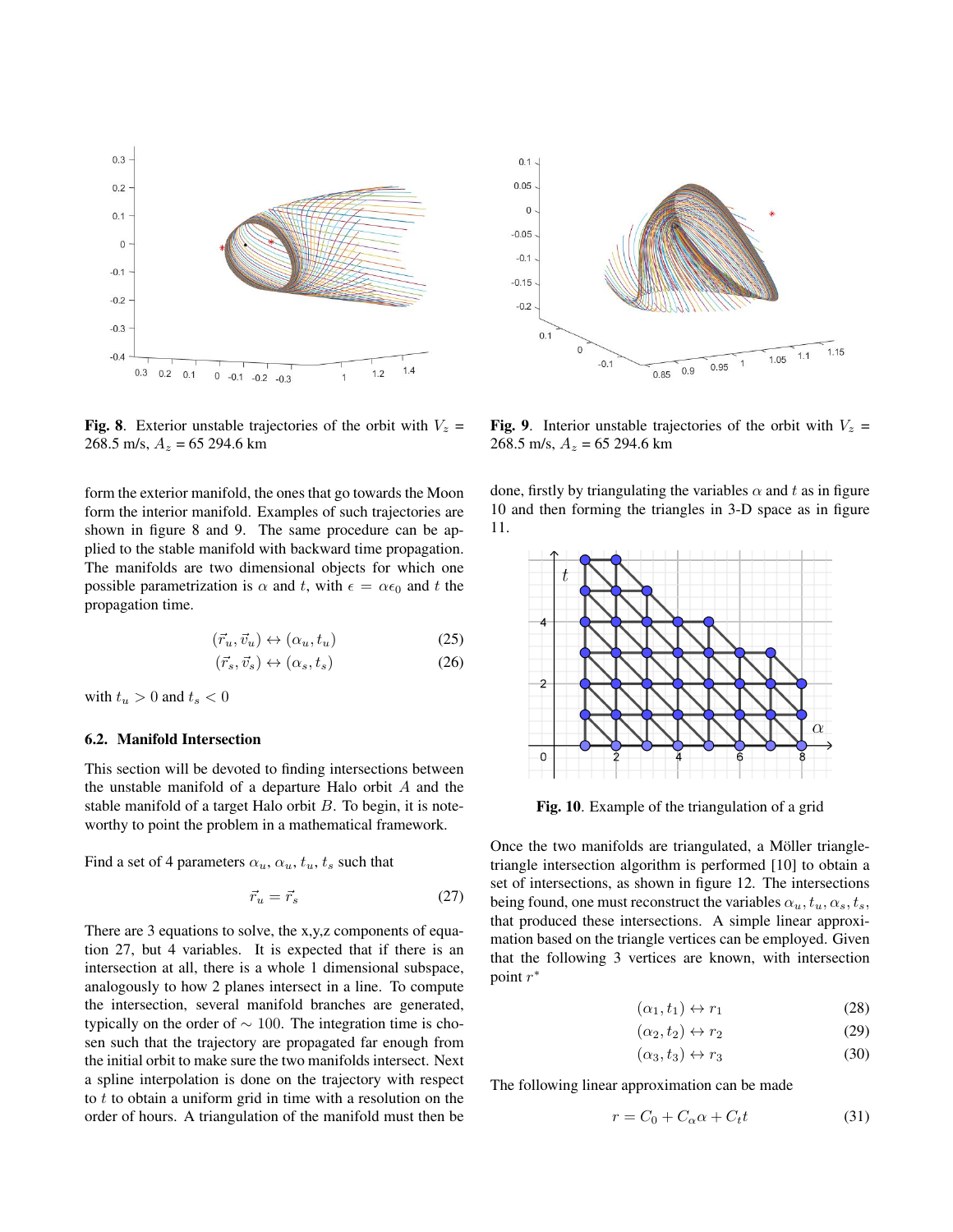

Fig. 11. Triangulation of an exterior unstable manifold



Fig. 12. Intersection of exterior manifolds starting at  $V_z = 75$ m/s,  $A_z = 18023$  km to the end halo at  $V_z = 225$  m/s,  $A_z =$ 55445 km

With constants  $C_0$ ,  $C_{\alpha}$ ,  $C_t$  chosen to satisfy relation 28, 29 and 30. By simple resolution of the system (algorithmically done with a least square) one can obtain  $\alpha^*$  and  $t^*$  that has  $r = r^*$ . From this, velocities  $v^*$  can also be obtained. As the surface is triangulated more and more finely, this approximation gets more accurate. In the case that higher accuracy is needed, a refinement procedure can be performed. As a result, a list of intersections is obtained, the one with lowest  $\Delta v$ is chosen.

#### 6.3. Energy consideration

A constant of motion of the CR3PB is the Jacobi constant.

$$
J = \frac{1}{2}v^2 - \frac{\mu_E}{|\vec{r} - \vec{r}_E|} - \frac{\mu_M}{|\vec{r} - \vec{r}_M|} - \frac{1}{2}(\vec{\omega} \times \vec{r})^2 \qquad (32)
$$

For the  $L_2$  family the Jacobi constant has the behavior described in figure 13. It is interesting to note that the energy of the orbit reaches a plateau and then decreases. This fact will be used in case 11,12,13 and 14 of next section.



Fig. 13. Jacobi constants for the L2 Southern Halo orbit

### 7. RESULTS

# 7.1. Study cases

The study cases considered in this article are trying to cover qualitatively different orbit transfers. The cases considered are

- 1. Close Halo to Halo,  $V_z = 42 \rightarrow 83 \, m/s$
- 2. Close Halo to Halo,  $V_z = 232.5 \rightarrow 285 \ m/s$
- 3. Far Halo to Halo,  $V_z = 42 \rightarrow 285 \ m/s$
- 4. Opposite direction from #3
- 5. Close NRHO to NRHO,  $V_z = 549 \rightarrow 634.5 \ m/s$
- 6. Close NRHO to LOP-G,  $V_z = 792.5 \rightarrow 884.5 \ m/s$
- 7. Far NRHO to LOP-G,  $V_z = 549 \rightarrow 884.5 \ m/s$
- 8. Oppositive direction from #7
- 9. Neutral Halo to LOP-G,  $V_z = 423.5 \rightarrow 884.5 \ m/s$
- 10. Opposite direction from #9
- 11. Halo to NRHO, same jacobi,  $V_z = 315.5 \rightarrow 586.5 \, m/s$
- 12. Opposite direction #11
- 13. Halo to LOP-G, same jacobi,  $V_z = 274.5 \rightarrow 883 \ m/s$
- 14. Opposite direction of #13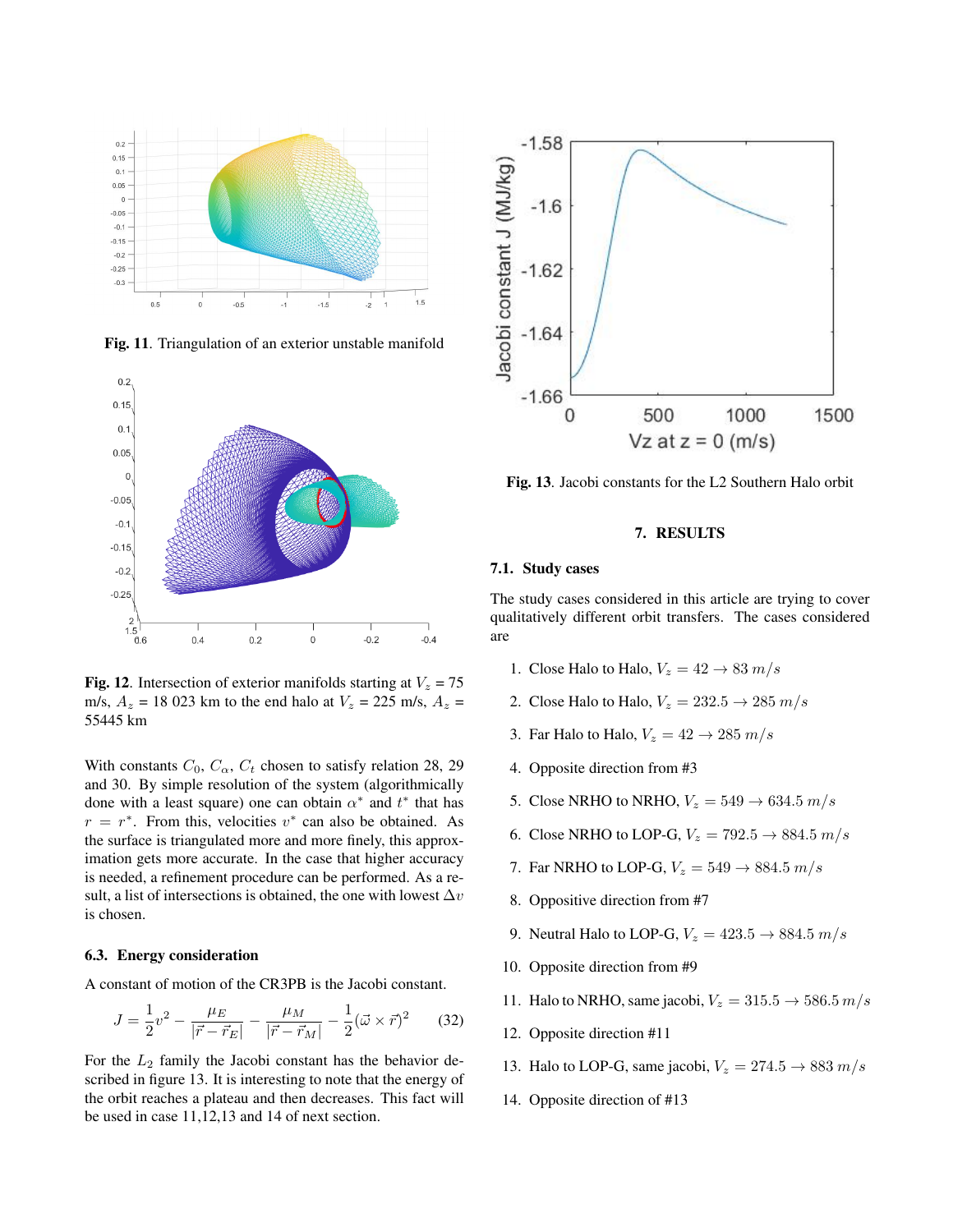| Case | $V_z$ |       | $A_z(A)$ or $P_e(P)$ |        | Quasi-static | Manifold | Lambert | ToF     | Comments             |
|------|-------|-------|----------------------|--------|--------------|----------|---------|---------|----------------------|
|      | (m/s) |       | $(10^3 \text{ km})$  |        | (m/s)        | (m/s)    | (m/s)   | (hours) |                      |
|      | Dep.  | Arr.  | Dep.                 | Arr.   |              |          |         |         |                      |
|      | 42    | 83    | 10.04A               | 19.98A | 48.92        | 49.76    | 48.55   | 125.03  | Close Regular Halo   |
| 2    | 232.5 | 285   | 57.24A               | 68.50A | 72.13        | 69.32    | 72.56   | 128.82  | Close Regular Halo   |
| 3    | 42    | 285   | 10.04A               | 68.50A | 331.02       | 312.28   | 340.72  | 119.6   | Far Regular Halo     |
| 4    | 285   | 42    | 68.50A               | 10.04A | 331.02       | 312.44   | 356.64  | 138.8   | Backward of 4        |
| 5    | 549   | 634.5 | 7.03P                | 4.71P  | 17.09        | 18.42    | 17.05   | 121.84  | Close NRHO           |
| 6    | 792.5 | 884.5 | 2.32P                | 1.49P  | 11.44        | 12.33    | 11.48   | 91.74   | <b>Close NRHO</b>    |
| 7    | 549   | 884.5 | 7.03P                | 1.49P  | 53.41        | 61.87    | 54      | 105.18  | <b>Far NRHO</b>      |
| 8    | 884.5 | 549   | 1.49P                | 7.03P  | 53.41        | 59.1     | 52.84   | 111.55  | Backward of 7        |
| 9    | 423.5 | 884.5 | 13.64P               | 1.49P  | 79.15        | N/A      | 83.39   | 134.71  | Neutral Halo to NRHO |
| 10   | 884.5 | 423.5 | 1.49P                | 13.64P | 79.15        | N/A      | 81.51   | 130.63  | Backward of 9        |
| 11   | 315.5 | 586.5 | 72.21A               | 5.88P  | 80.3         | 33.75    | 44.98   | 340.16  | Same Jacobi constant |
| 12   | 586.5 | 315.5 | 5.88P                | 72.21A | 80.3         | 33.78    | 54.89   | 293.56  | Backward of 11       |
| 13   | 274.5 | 883   | 66.5A                | 1.51P  | 173.05       | 81.71    | 110.11  | 281.95  | Same Jacobi constant |
| 14   | 883   | 274.5 | 1.51P                | 66.5A  | 173.05       | 80.3     | 146.2   | 209.11  | Backward of 13       |

Table 3. Methods comparison

## 7.2. Analysis

The comparison between the methods are shown in table 3. The quasi-static and manifold methods are limiting cases for an infinite time of flight. For the manifold method, a finite time of flight is possible by jumping in and out of the manifold arcs. The faster one wants to achieve the transfer, the more  $\Delta v$  will be paid, eventually defeating the purpose of the manifold transfer. For Lambert arcs, the time of flight is well defined and is given in the column ToF.

One fact is immediately clear: if the orbits are close then the 3 methods give essentially the same results within less than 10%. There is at least two ways the manifold method could be improved. The first is to consider very large flight time, this is because the manifolds eventually re-intersect very far away from the original orbit. This was discarded due to the flight time being too large. The other way would be to consider much higher resolution of the manifold, both in  $\alpha$ and in  $t$  in the hope of bringing back very fine structure of the manifold which was lost during the discretization procedure. Other than such a resolution making the intersection computation prohibitive, these solutions would be more sensitive to maneuver errors.

Where the manifold method starts to be of interest is for far Halo orbits, even though the saving is only in the order of 10%, the difference in absolute  $\Delta v$  starts to be significant. Interestingly for far NRHO to NRHO, the manifold method does not give any improvement as compared to the Lambert arc. That could be due to the geometrically complicated shape of the manifolds for NRHO which may require much higher resolution than what was considered in this article.

The instance where the manifold method is clearly superior is when the transfer is done between two orbits of the same Jacobi constant. There, savings from 25% to 45% as compared to Lambert arcs are observed. This translates to a saving in  $\Delta v$  that varies between 10 m/s and 65 m/s.

## 7.3. Conclusion

A benchmark for the cost  $\Delta v$  between any two  $L_2$  southern Halo orbits was established with the quasi-static method (fig 5). Two other methods were compared for the transfer cost ∆v between orbits: Optimized Lambert arcs and manifold intersections. The three methods results are essentially identical for orbits that are close, but differs for far orbits. The case of interest occurs when the transfer is between two orbits of same energy where substantial savings is obtained. The case of far NRHO to NRHO interestingly enough is made worse with the manifold method, higher resolution or longer transfer time may help in finding better transfers. It is concluded that the only instance where the manifold method substantially saves  $\Delta v$  is when the transfers are done between orbits of similar energy.

One important improvement to consider would be to increase the degree of freedoms of the transfers; this article only considered pure unstable/stable manifolds which have two degree of freedoms per manifold (4 in total). By also exciting the central eigenspace i.e.  $|\lambda| = 1$ , one can increase the search space and possibly reducing the cost  $\Delta v$ . The main drawback would be the doubling of the search space for intersections. Not being pure a unstable/stable manifold, they would also require at least three, potentially large, burns to